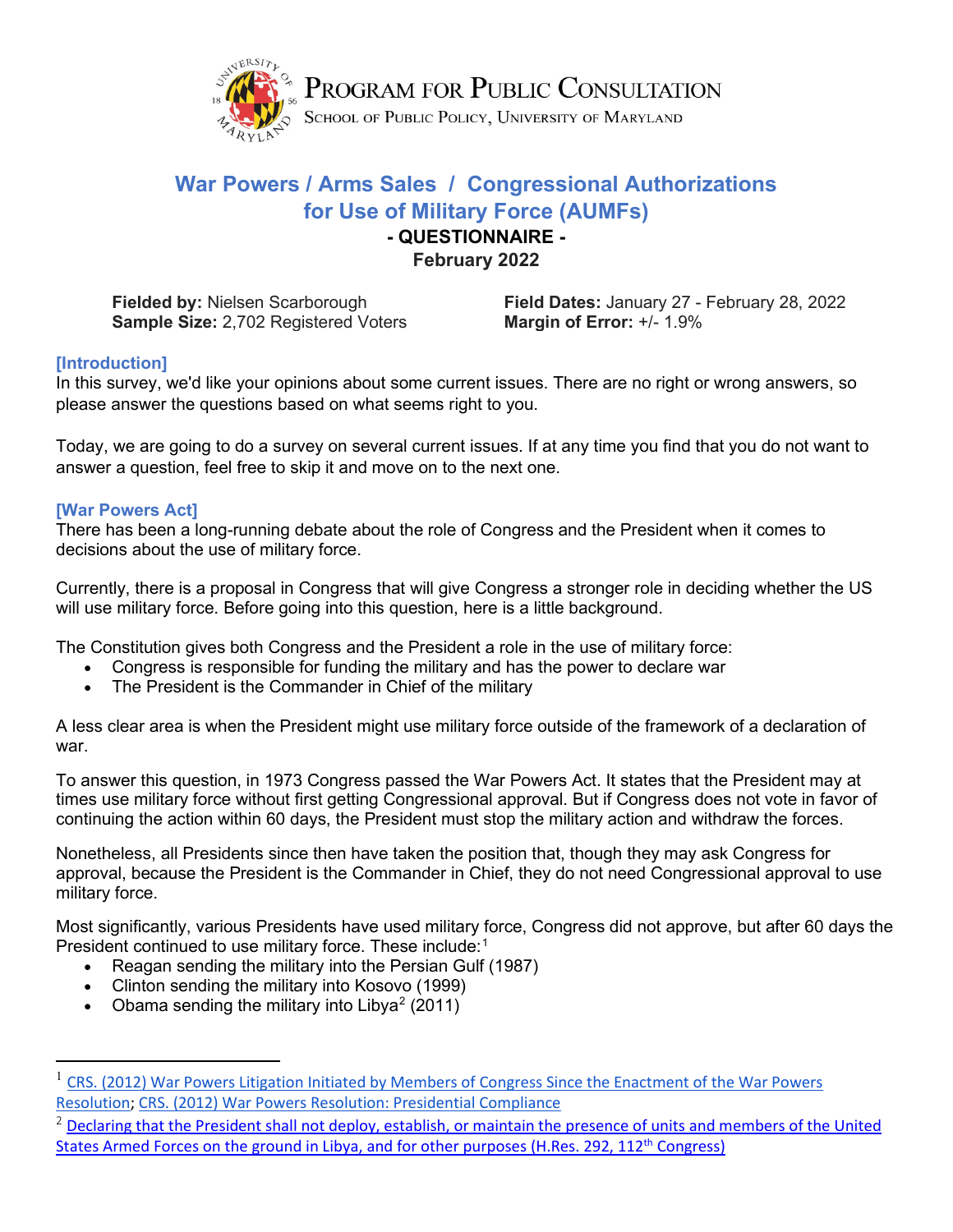In each case, Congress had the option of taking an action to cut off funding for the military operation. However, if Congress were to do that, the President could veto such an action. Then it would require two thirds of the votes in both houses of Congress to override that veto. This is politically difficult to achieve.

Currently, there is a proposal that would make it more possible for Congress to stop a President's military operation. Rather than Congress having to vote to stop a military operation--and possibly be vetoed--the military operation could only continue after 60 days if a majority in Congress were to vote in favor.

If Congress does not vote to continue the operation within the 60 days, funding will be automatically cut off. $3$ That way the President could not veto this cut-off. (This would not apply to military actions in response to a direct attack on the US or its military.)

Here is an argument in favor of this proposal:

Q1. Our government only functions with checks and balances. The Constitution states that Congress has the authority to decide whether to send our troops into battle, and thus when to bring them home. But Presidents have been abusing their power by ignoring the War Powers Act and ignoring Congress. This is too much power for a President to have. If over half of Congress does not think a military operation should continue - that it does not protect our national security and is not worth our troops' lives -- then that should be enough to stop it.

| Q1.              | Very<br><b>Convincing</b> | <b>Somewhat</b><br><b>Convincing</b> | <b>Total</b><br><b>Convincing</b> | <b>Somewhat</b><br><b>Unconvincing</b> | Very<br><b>Unconvincing</b> | <b>Total</b><br><b>Unconvincing</b> | <b>Refused</b><br>/DK |
|------------------|---------------------------|--------------------------------------|-----------------------------------|----------------------------------------|-----------------------------|-------------------------------------|-----------------------|
| <b>National</b>  | 26.7%                     | 48.8%                                | 75.5%                             | 16.1%                                  | 6.7%                        | 22.8%                               | 1.8%                  |
| Republicans      | 25.6%                     | 46.4%                                | 72.0%                             | 17.7%                                  | 8.3%                        | 26.0%                               | 1.9%                  |
| Democrats        | 28.2%                     | 53.0%                                | 81.2%                             | 13.3%                                  | 4.7%                        | 18.0%                               | 0.8%                  |
| Independents     | 25.5%                     | 44.4%                                | 69.9%                             | 18.9%                                  | 7.3%                        | 26.2%                               | 3.8%                  |
| Cook's PVI (D-R) |                           |                                      |                                   |                                        |                             |                                     |                       |
| Very red         | 26.4%                     | 45.8%                                | 72.2%                             | 21.3%                                  | 4.0%                        | 25.3%                               | 2.4%                  |
| Somewhat red     | 25.7%                     | 47.1%                                | 72.8%                             | 17.3%                                  | 8.4%                        | 25.7%                               | 1.4%                  |
| Lean red         | 25.4%                     | 48.8%                                | 74.2%                             | 15.2%                                  | 8.8%                        | 24.0%                               | 1.8%                  |
| Lean blue        | 27.7%                     | 48.4%                                | 76.1%                             | 15.2%                                  | 7.1%                        | 22.3%                               | 1.7%                  |
| Somewhat blue    | 25.7%                     | 54.6%                                | 80.3%                             | 14.5%                                  | 3.5%                        | 18.0%                               | 1.7%                  |
| Very blue        | 28.5%                     | 46.7%                                | 75.2%                             | 15.1%                                  | 7.6%                        | 22.7%                               | 2.1%                  |

How convincing or unconvincing do you find this argument?

Here is an argument against the proposal:<sup>[4](#page-1-1)</sup>

Q2. The Constitution states that the President is Commander in Chief. The President should not have to rely on Congress for approval. We don't want to find ourselves in a situation where the President has sent our military to fight a dangerous threat overseas but has to withdraw them because Congress has gotten bogged down in a partisan fight. This will embolden our enemies and weaken the trust our allies have in our ability to protect them. If Congress wants to stop the military operation, they already have a way to do so: get two thirds of Members to vote to cut off the funding. Making the funding cut-off automatic is irresponsible.

<span id="page-1-1"></span><span id="page-1-0"></span><sup>&</sup>lt;sup>3</sup> [War Powers Act Enforcement Act \(H.R. 2108\)](https://www.congress.gov/bill/117th-congress/house-bill/2108) by Rep. Sherman (D); [National Security Powers Act of 2021 \(S. 2391\)](https://www.congress.gov/bill/117th-congress/senate-bill/2391) by Sen. Murphy (D); [National Security Reforms and Accountability Act \(H.R. 5410\)](https://www.congress.gov/bill/117th-congress/house-bill/5410) by Rep. James McGovern (D) <sup>4</sup> [National Review. Biden Doesn't Need to Restrain His War Powers;](https://www.nationalreview.com/2021/03/biden-doesnt-need-to-restrain-his-war-powers/) [AEI. 2021 National Student Symposium: Unilateral](https://www.aei.org/multimedia/unilateral-presidential-war-powers/)  [presidential war powers](https://www.aei.org/multimedia/unilateral-presidential-war-powers/)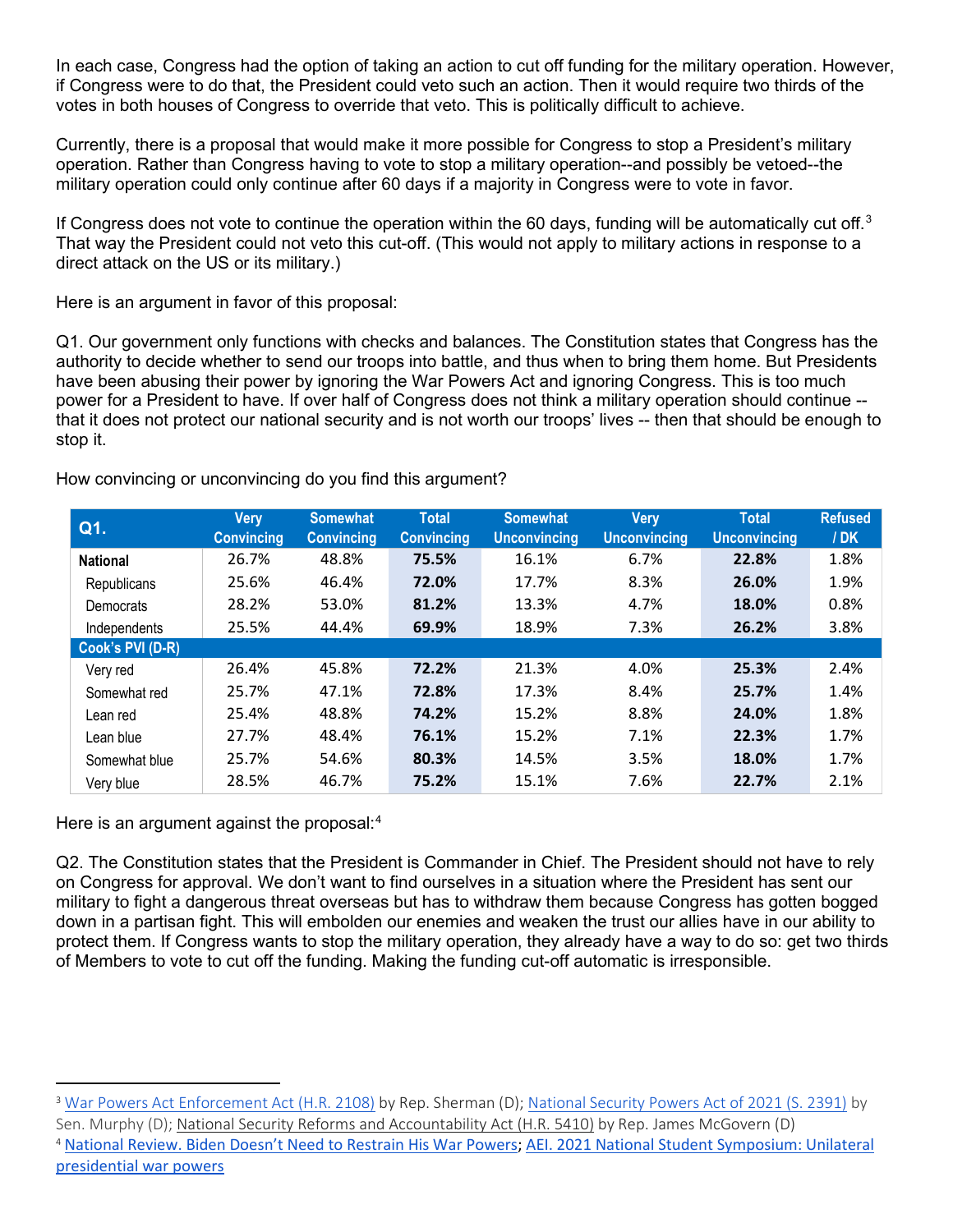How convincing or unconvincing do you find this argument?

| Q2.              | <b>Very</b><br><b>Convincing</b> | <b>Somewhat</b><br><b>Convincing</b> | <b>Total</b><br><b>Convincing</b> | <b>Somewhat</b><br><b>Unconvincing</b> | Very<br><b>Unconvincing</b> | <b>Total</b><br><b>Unconvincing</b> | <b>Refused</b><br>/DK |
|------------------|----------------------------------|--------------------------------------|-----------------------------------|----------------------------------------|-----------------------------|-------------------------------------|-----------------------|
| <b>National</b>  | 22.9%                            | 41.5%                                | 64.4%                             | 26.4%                                  | 8.4%                        | 34.8%                               | 0.8%                  |
| Republicans      | 24.1%                            | 44.3%                                | 68.4%                             | 22.5%                                  | 8.1%                        | 30.6%                               | 1.0%                  |
| Democrats        | 22.0%                            | 40.4%                                | 62.4%                             | 29.0%                                  | 8.0%                        | 37.0%                               | 0.7%                  |
| Independents     | 22.0%                            | 37.2%                                | 59.2%                             | 30.1%                                  | 10.3%                       | 40.4%                               | 0.5%                  |
| Cook's PVI (D-R) |                                  |                                      |                                   |                                        |                             |                                     |                       |
| Very red         | 20.4%                            | 47.4%                                | 67.8%                             | 23.5%                                  | 7.6%                        | 31.1%                               | 1.2%                  |
| Somewhat red     | 20.9%                            | 44.7%                                | 65.6%                             | 24.7%                                  | 9.6%                        | 34.3%                               | 0.0%                  |
| Lean red         | 30.0%                            | 39.9%                                | 69.9%                             | 20.4%                                  | 8.6%                        | 29.0%                               | 1.1%                  |
| Lean blue        | 21.7%                            | 39.3%                                | 61.0%                             | 30.5%                                  | 8.1%                        | 38.6%                               | 0.5%                  |
| Somewhat blue    | 23.1%                            | 41.9%                                | 65.0%                             | 25.1%                                  | 7.9%                        | 33.0%                               | 2.1%                  |
| Very blue        | 21.3%                            | 37.0%                                | 58.3%                             | 32.6%                                  | 9.2%                        | 41.8%                               | 0.0%                  |

Here is another argument in favor:<sup>[5](#page-2-0)</sup>

Q3. The decision of when to use military force has too many consequences for the world and our foreign policy for it to be made by just one person. Sending our military overseas has changed the direction of countries and created new enemies to the U.S. These decisions should be debated openly by Congress, which represents the many voices and opinions of America. If Presidents know that their decisions will be subject to open debate, they will be more cautious and thoughtful about the use of our military. Presidents cannot take the position that they know best when we are talking about putting American lives and the security of the country at risk.

| Q3.              | Very<br><b>Convincing</b> | <b>Somewhat</b><br><b>Convincing</b> | <b>Total</b><br><b>Convincing</b> | <b>Somewhat</b><br><b>Unconvincing</b> | <b>Very</b><br><b>Unconvincing</b> | <b>Total</b><br><b>Unconvincing</b> | <b>Refused</b><br>/ <b>DK</b> |
|------------------|---------------------------|--------------------------------------|-----------------------------------|----------------------------------------|------------------------------------|-------------------------------------|-------------------------------|
| <b>National</b>  | 30.2%                     | 40.7%                                | 70.9%                             | 20.4%                                  | 6.7%                               | 27.1%                               | 2.0%                          |
| Republicans      | 30.9%                     | 35.5%                                | 66.4%                             | 22.3%                                  | 9.5%                               | 31.8%                               | 1.8%                          |
| Democrats        | 30.8%                     | 45.9%                                | 76.7%                             | 18.2%                                  | 3.5%                               | 21.7%                               | 1.5%                          |
| Independents     | 26.9%                     | 41.3%                                | 68.2%                             | 21.0%                                  | 7.0%                               | 28.0%                               | 3.8%                          |
| Cook's PVI (D-R) |                           |                                      |                                   |                                        |                                    |                                     |                               |
| Very red         | 30.0%                     | 35.6%                                | 65.6%                             | 23.6%                                  | 7.7%                               | 31.3%                               | 3.2%                          |
| Somewhat red     | 29.5%                     | 40.5%                                | 70.0%                             | 21.8%                                  | 6.0%                               | 27.8%                               | 2.2%                          |
| Lean red         | 31.9%                     | 37.1%                                | 69.0%                             | 20.3%                                  | 8.4%                               | 28.7%                               | 2.2%                          |
| Lean blue        | 31.3%                     | 43.1%                                | 74.4%                             | 18.2%                                  | 6.1%                               | 24.3%                               | 1.2%                          |
| Somewhat blue    | 29.8%                     | 43.9%                                | 73.7%                             | 18.0%                                  | 5.9%                               | 23.9%                               | 2.4%                          |
| Very blue        | 27.8%                     | 42.3%                                | 70.1%                             | 22.3%                                  | 6.4%                               | 28.7%                               | 1.3%                          |

Here is another against:<sup>[6](#page-2-1)</sup>

Q4. In order to fight threats to US security, there needs to be just one person in charge to make the necessary decisions to protect the US.<sup>[7](#page-2-2)</sup> By handing power over to Congress, we are making every representative a

<span id="page-2-0"></span><sup>&</sup>lt;sup>5</sup> [National Review. Biden Doesn't Need to Restrain His War Powers;](https://www.nationalreview.com/2021/03/biden-doesnt-need-to-restrain-his-war-powers/) [Politico. McCain fears '535 commanders in chief';](https://www.politico.com/story/2013/09/john-mccain-syria-plan-096187) [Statement by Lindsey Graham](https://mobile.twitter.com/lindseygrahamsc/status/1215359133270056960)

<span id="page-2-1"></span><sup>&</sup>lt;sup>6</sup> [National Review. Biden Doesn't Need to Restrain His War Powers;](https://www.nationalreview.com/2021/03/biden-doesnt-need-to-restrain-his-war-powers/) [Politico. McCain fears '535 commanders in chief';](https://www.politico.com/story/2013/09/john-mccain-syria-plan-096187) [Statement by Lindsey Graham;](https://mobile.twitter.com/lindseygrahamsc/status/1215359133270056960)

<span id="page-2-2"></span><sup>&</sup>lt;sup>7</sup> "At the time of the Framing, the commander in chief and executive powers were commonly understood to include the executive's sole authority to use the military to respond to attacks, invasions, or threats to a nation's security." Using the military to defend the nation requires action and energy in execution, rather than the deliberate formulation of rules to govern private conduct." From [Memorandum for Alberto R. Gonzales Counsel to the President](https://www.justice.gov/sites/default/files/opa/legacy/2009/03/09/memomilitaryforcecombatus10232001.pdf) by John C. Yoo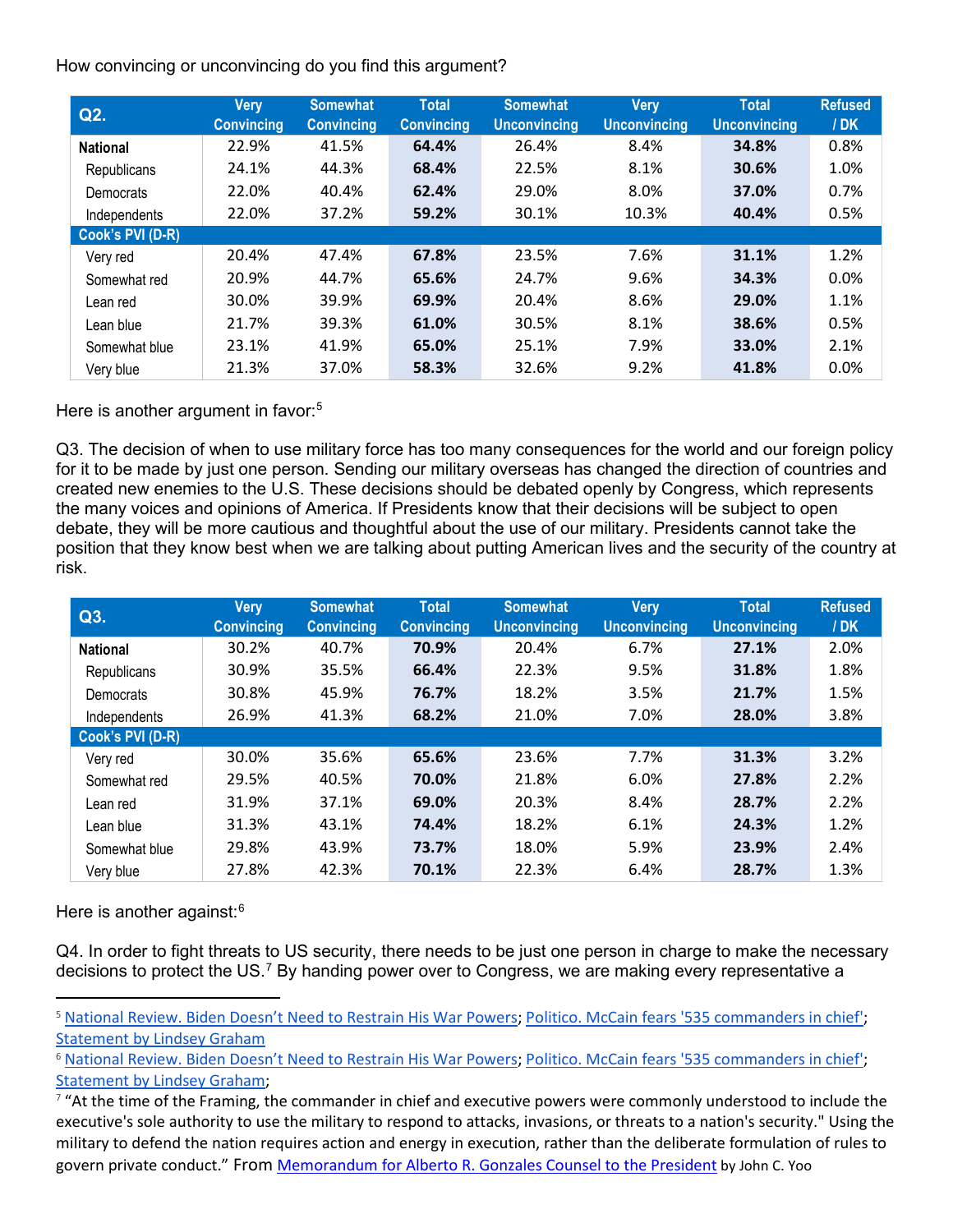Commander in Chief. Military operations often involve top secret information that only the President and top generals have. It would be too risky to give this information to every Member of Congress; it could too easily be leaked. Congress should have a role, but it is appropriate that Congress should only be able to cut off funding for a military operation with a two-thirds majority.

| Q4.              | <b>Very</b><br><b>Convincing</b> | <b>Somewhat</b><br><b>Convincing</b> | <b>Total</b><br><b>Convincing</b> | <b>Somewhat</b><br><b>Unconvincing</b> | <b>Very</b><br><b>Unconvincing</b> | <b>Total</b><br><b>Unconvincing</b> | <b>Refused</b><br>/ <b>DK</b> |
|------------------|----------------------------------|--------------------------------------|-----------------------------------|----------------------------------------|------------------------------------|-------------------------------------|-------------------------------|
| <b>National</b>  | 23.5%                            | 36.7%                                | 60.2%                             | 25.7%                                  | 13.3%                              | 39.0%                               | 0.8%                          |
| Republicans      | 25.7%                            | 38.2%                                | 63.9%                             | 24.3%                                  | 10.9%                              | 35.2%                               | 0.9%                          |
| Democrats        | 21.1%                            | 35.8%                                | 56.9%                             | 26.0%                                  | 16.2%                              | 42.2%                               | 0.9%                          |
| Independents     | 23.7%                            | 34.9%                                | 58.6%                             | 28.6%                                  | 12.4%                              | 41.0%                               | 0.4%                          |
| Cook's PVI (D-R) |                                  |                                      |                                   |                                        |                                    |                                     |                               |
| Very red         | 19.3%                            | 43.4%                                | 62.7%                             | 24.2%                                  | 12.0%                              | 36.2%                               | 1.1%                          |
| Somewhat red     | 23.6%                            | 39.2%                                | 62.8%                             | 24.2%                                  | 12.6%                              | 36.8%                               | 0.5%                          |
| Lean red         | 27.7%                            | 31.3%                                | 59.0%                             | 27.1%                                  | 12.6%                              | 39.7%                               | 1.3%                          |
| Lean blue        | 23.5%                            | 33.8%                                | 57.3%                             | 27.2%                                  | 14.0%                              | 41.2%                               | 1.5%                          |
| Somewhat blue    | 22.6%                            | 41.0%                                | 63.6%                             | 25.8%                                  | 10.6%                              | 36.4%                               | 0.0%                          |
| Very blue        | 23.2%                            | 32.9%                                | 56.1%                             | 25.1%                                  | 18.4%                              | 43.5%                               | 0.4%                          |

Here again is the proposal:

Q5. Make it more possible for Congress to stop a President's military operation. Rather than Congress having to vote to stop a military operation--and possibly be vetoed--the military operation could only continue after 60 days if a majority in Congress were to vote in favor.

If Congress does not vote to continue the operation within the 60 days, funding will be automatically cut off.<sup>[8](#page-3-0)</sup> That way the President could not veto this cut-off. (This would not apply to military actions in response to a direct attack on the US or its military.)

Please select how acceptable this proposal would be to you.

| Q5.              | Unacceptable (0-<br>4) | <b>Just Tolerable</b><br>(5) | <b>Acceptable</b><br>$(6-10)$ | <b>Refused /</b><br><b>Don't Know</b> |
|------------------|------------------------|------------------------------|-------------------------------|---------------------------------------|
| <b>National</b>  | 42.6%                  | 13.1%                        | 43.8%                         | 0.4%                                  |
| Republicans      | 46.8%                  | 13.5%                        | 39.4%                         | 0.3%                                  |
| Democrats        | 38.2%                  | 11.2%                        | 49.9%                         | 0.6%                                  |
| Independents     | 42.7%                  | 16.7%                        | 40.3%                         | 0.3%                                  |
| Cook's PVI (D-R) |                        |                              |                               |                                       |
| Very red         | 43.1%                  | 12.1%                        | 44.5%                         | 0.3%                                  |
| Somewhat red     | 40.2%                  | 15.8%                        | 44.1%                         | 0.0%                                  |
| Lean red         | 44.1%                  | 12.4%                        | 42.6%                         | 0.9%                                  |
| Lean blue        | 44.3%                  | 11.6%                        | 43.4%                         | 0.7%                                  |
| Somewhat blue    | 44.4%                  | 12.4%                        | 42.9%                         | 0.2%                                  |
| Very blue        | 40.0%                  | 14.6%                        | 45.0%                         | 0.4%                                  |

<span id="page-3-0"></span><sup>8</sup> [War Powers Act Enforcement Act \(H.R. 2108\)](https://www.congress.gov/bill/117th-congress/house-bill/2108) by Rep. Sherman (D); [National Security Powers Act of 2021 \(S. 2391\)](https://www.congress.gov/bill/117th-congress/senate-bill/2391) by Sen. Murphy (D); [National Security Reforms and Accountability Act \(H.R. 5410\)](https://www.congress.gov/bill/117th-congress/house-bill/5410) by Rep. James McGovern (D)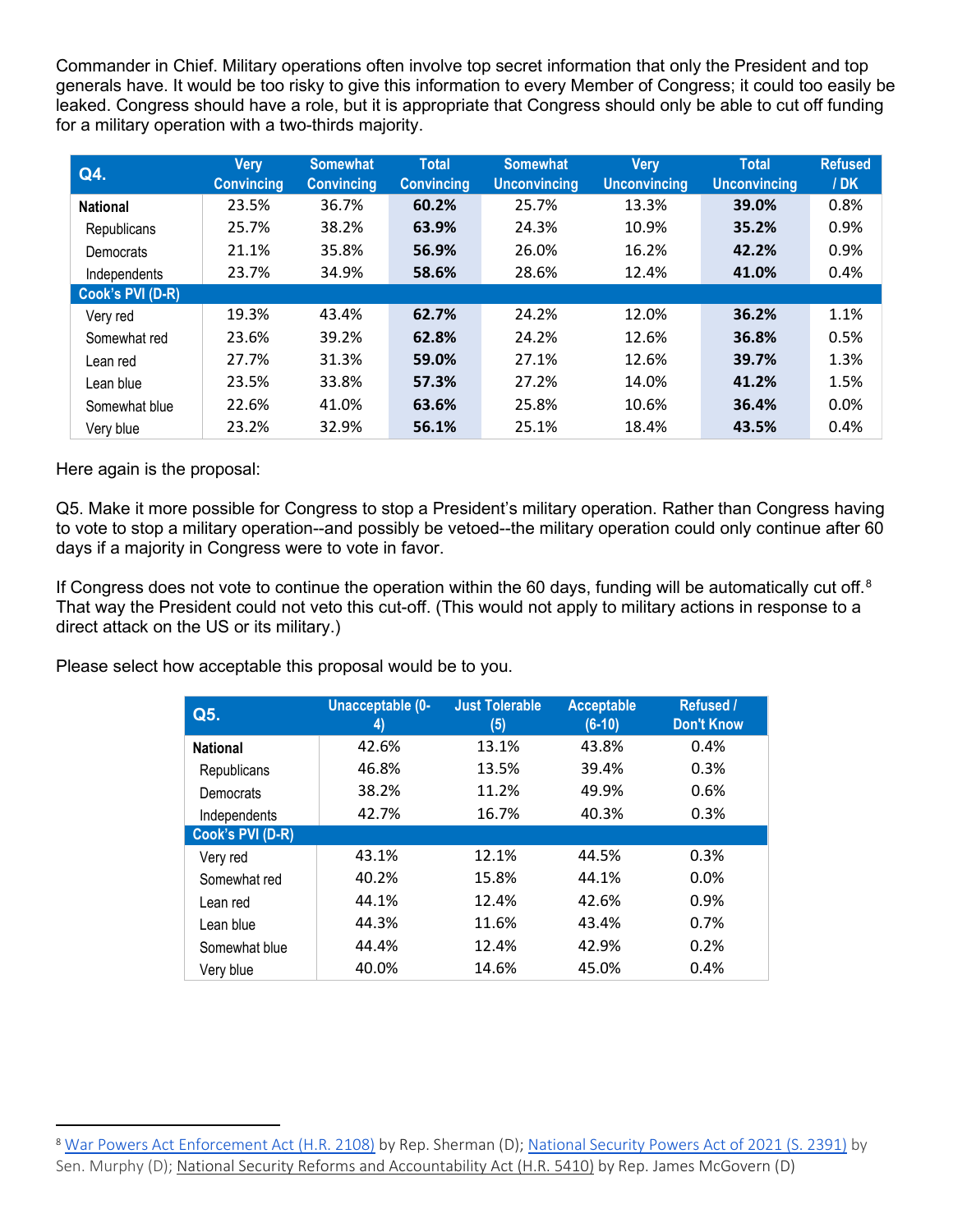Q6. So, in conclusion, do you favor or oppose this proposal?

| Q6.              | <b>Favor</b> | <b>Oppose</b> | <b>Refused /</b><br><b>Don't Know</b> |
|------------------|--------------|---------------|---------------------------------------|
| <b>National</b>  | 57.5%        | 41.2%         | 1.3%                                  |
| Republicans      | 53.1%        | 45.7%         | 1.2%                                  |
| Democrats        | 61.8%        | 36.8%         | 1.4%                                  |
| Independents     | 58.2%        | 40.4%         | 1.4%                                  |
| Cook's PVI (D-R) |              |               |                                       |
| Very red         | 59.1%        | 39.1%         | 1.8%                                  |
| Somewhat red     | 56.2%        | 43.1%         | 0.7%                                  |
| Lean red         | 56.7%        | 41.7%         | 1.6%                                  |
| Lean blue        | 55.8%        | 42.9%         | 1.2%                                  |
| Somewhat blue    | 55.0%        | 43.5%         | 1.4%                                  |
| Very blue        | 62.2%        | 36.4%         | 1.4%                                  |

## **[Congressional Authorizations for Use of Military Force (AUMFs)]**

Another debate these days is about whether a Congressional Authorization for Use of Military Force (AUMF) that was made in 2001 should still be effective.

As you may recall, shortly after the 9/11 attacks Congress passed a resolution that gave the president (who was then George W. Bush) the authority to use military force against:

- any country, organization or foreign individual that was involved with the 9/11 attacks - OR -
- has helped the organizations involved with the 9/11 attacks.

What is controversial is that over the last two decades the 2001 AUMF has been repeatedly used as the legal basis for using military force against organizations that were *not* involved with 9/11 but have similar beliefs and readiness to use terrorist methods.

Since it was passed, the 2001 AUMF has been used by Presidents Bush, Obama, Trump, and Biden as the legal basis for dozens of military operations against various organizations in various countries around the world. These include extended operations (longer than 60 days) in Syria, Somalia, Yemen, Libya, and Iraq.

A proposal has been put forward to repeal the 2001 AUMF.<sup>9</sup> As discussed above, the President would still have the power to use military force to defend against organizations deemed an imminent threat. But to have an operation that would last longer than 60 days the President would need to get a new AUMF from Congress.

Here is an argument in favor of repealing this authorization:<sup>[10](#page-4-1)</sup>

Q7. This 2001 AUMF has been used by Presidents as a blank check for using military force for purposes far beyond its original intent, with US troops operating for long periods in numerous countries without Congressional approval. It also sets the stage for the President to use the authorization to get into a largescale war, without involving Congress. Ending this authorization would not prevent the president from quickly taking military action to defend against any organization that poses a threat to the US--the President already has that power. Ending the 2001 AUMF would simply require that for long drawn-out conflicts, Congress should play its constitutional role in deciding whether the US effectively goes to war.

<span id="page-4-0"></span><sup>9</sup> [National Security Powers Act of 2021 \(S. 2391\)](https://www.congress.gov/bill/117th-congress/senate-bill/2391) by Sen. Murphy (D); [Repeal of the Authorization for Use of Military](https://www.congress.gov/bill/117th-congress/house-bill/255)  [Force \(H.R. 255\)](https://www.congress.gov/bill/117th-congress/house-bill/255) by Rep. Lee (D)

<span id="page-4-1"></span><sup>&</sup>lt;sup>10</sup> [Sen. McConnell. Repealing 2002 AUMF Won't Solve Terrorist Threat](https://www.republicanleader.senate.gov/newsroom/remarks/mcconnell-repealing-2002-aumf-wont-solve-terrorist-threat)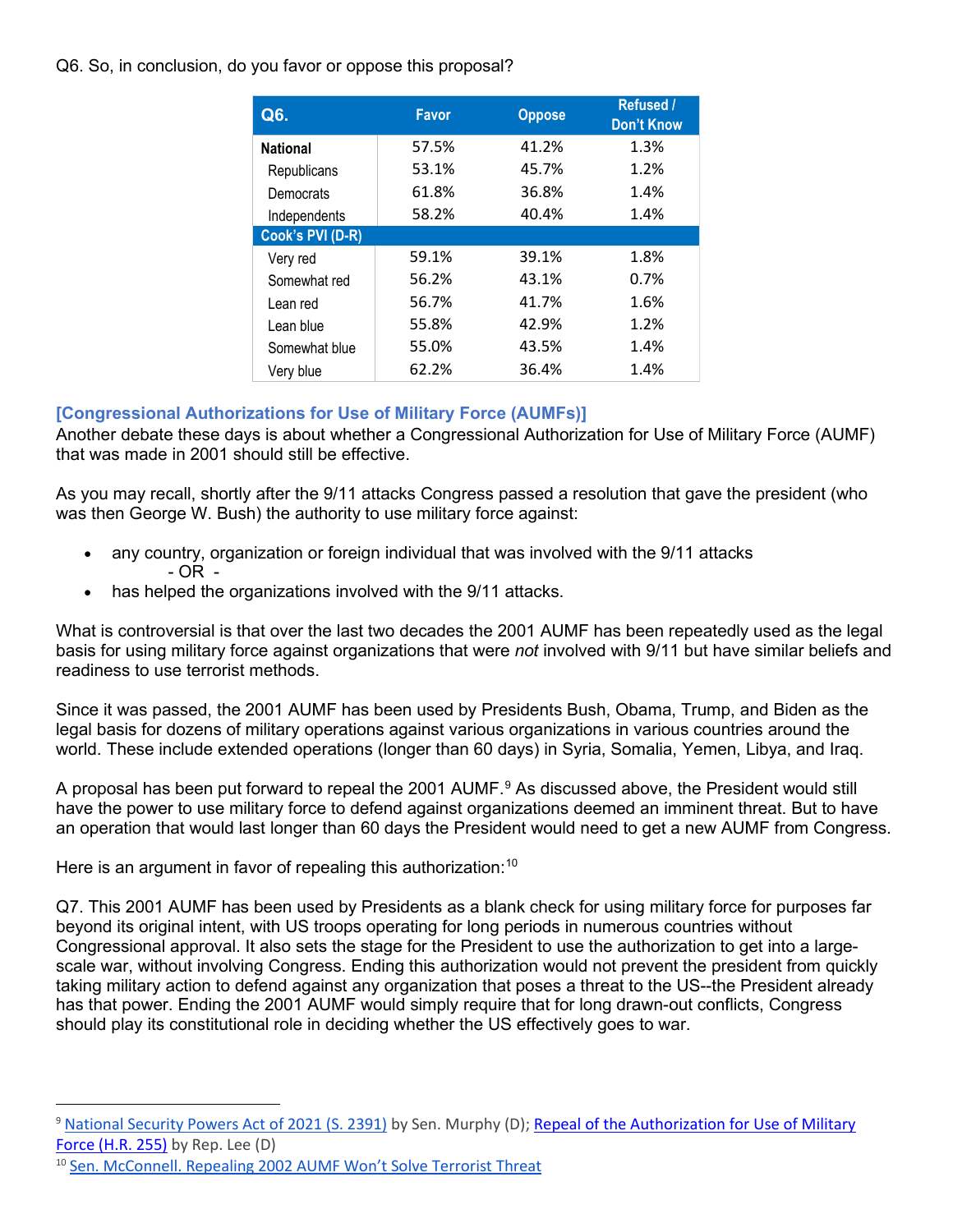| Q7.              | Very<br><b>Convincing</b> | <b>Somewhat</b><br><b>Convincing</b> | <b>Total</b><br><b>Convincing</b> | <b>Somewhat</b><br><b>Unconvincing</b> | <b>Very</b><br><b>Unconvincing</b> | <b>Total</b><br><b>Unconvincing</b> | <b>Refused</b><br>/DK |
|------------------|---------------------------|--------------------------------------|-----------------------------------|----------------------------------------|------------------------------------|-------------------------------------|-----------------------|
| <b>National</b>  | 33.0%                     | 41.6%                                | 74.6%                             | 16.0%                                  | 6.4%                               | 22.4%                               | 3.0%                  |
| Republicans      | 27.0%                     | 42.0%                                | 69.0%                             | 18.1%                                  | 9.6%                               | 27.7%                               | 3.3%                  |
| Democrats        | 39.3%                     | 41.9%                                | 81.2%                             | 12.9%                                  | 3.3%                               | 16.2%                               | 2.7%                  |
| Independents     | 33.3%                     | 40.0%                                | 73.3%                             | 18.2%                                  | 5.6%                               | 23.8%                               | 3.0%                  |
| Cook's PVI (D-R) |                           |                                      |                                   |                                        |                                    |                                     |                       |
| Very red         | 28.3%                     | 43.4%                                | 71.7%                             | 14.0%                                  | 10.7%                              | 24.7%                               | 3.7%                  |
| Somewhat red     | 30.8%                     | 41.9%                                | 72.7%                             | 15.7%                                  | 8.6%                               | 24.3%                               | 3.1%                  |
| Lean red         | 37.0%                     | 38.8%                                | 75.8%                             | 15.1%                                  | 6.2%                               | 21.3%                               | 2.9%                  |
| Lean blue        | 36.8%                     | 37.7%                                | 74.5%                             | 17.4%                                  | 5.3%                               | 22.7%                               | 2.7%                  |
| Somewhat blue    | 29.6%                     | 46.8%                                | 76.4%                             | 17.0%                                  | 3.4%                               | 20.4%                               | 3.2%                  |
| Very blue        | 32.6%                     | 43.6%                                | 76.2%                             | 15.9%                                  | 5.3%                               | 21.2%                               | 2.7%                  |

Here is an argument against:

Q8. This AUMF has given the President the ability to use all force necessary against terrorist groups that pose a threat to the US and our allies, without having to worry about time limits. Terrorist groups like Al-Qaeda who were responsible for the horrific 9/11 attacks still exist and are constantly evolving and its followers are forming new groups. If they know that the President has to go to Congress to continue any fight after 60 days, this may embolden them. This AUMF has worked well so far. We have not had a foreign terrorist attack in the US since 9/11. If it's not broken why try to fix it.

| Q8.              | Very<br><b>Convincing</b> | <b>Somewhat</b><br><b>Convincing</b> | <b>Total</b><br><b>Convincing</b> | <b>Somewhat</b><br><b>Unconvincing</b> | <b>Very</b><br><b>Unconvincing</b> | <b>Total</b><br><b>Unconvincing</b> | <b>Refused</b><br>/ <b>DK</b> |
|------------------|---------------------------|--------------------------------------|-----------------------------------|----------------------------------------|------------------------------------|-------------------------------------|-------------------------------|
| <b>National</b>  | 19.8%                     | 35.5%                                | 55.3%                             | 29.4%                                  | 14.5%                              | 43.9%                               | 0.8%                          |
| Republicans      | 24.8%                     | 36.1%                                | 60.9%                             | 27.7%                                  | 10.4%                              | 38.1%                               | 1.0%                          |
| Democrats        | 16.6%                     | 35.2%                                | 51.8%                             | 30.9%                                  | 17.0%                              | 47.9%                               | 0.4%                          |
| Independents     | 14.8%                     | 35.0%                                | 49.8%                             | 30.3%                                  | 18.9%                              | 49.2%                               | 1.1%                          |
| Cook's PVI (D-R) |                           |                                      |                                   |                                        |                                    |                                     |                               |
| Very red         | 21.6%                     | 35.0%                                | 56.6%                             | 26.9%                                  | 14.6%                              | 41.5%                               | 1.9%                          |
| Somewhat red     | 22.7%                     | 35.5%                                | 58.2%                             | 28.3%                                  | 12.8%                              | 41.1%                               | 0.7%                          |
| Lean red         | 21.0%                     | 36.4%                                | 57.4%                             | 27.7%                                  | 14.1%                              | 41.8%                               | 0.8%                          |
| Lean blue        | 19.7%                     | 32.5%                                | 52.2%                             | 31.6%                                  | 15.6%                              | 47.2%                               | 0.6%                          |
| Somewhat blue    | 18.3%                     | 40.1%                                | 58.4%                             | 28.1%                                  | 13.0%                              | 41.1%                               | 0.5%                          |
| Very blue        | 16.1%                     | 34.6%                                | 50.7%                             | 32.5%                                  | 16.5%                              | 49.0%                               | 0.3%                          |

Q9. Here again is the proposal: $^{\rm 11}$  $^{\rm 11}$  $^{\rm 11}$ 

Repeal the 2001 Authorization to Use Military Force (AUMF) which has given the president the authority to use military force against:

- any country, organization or foreign individual that was involved with the 9/11 attacks  $-$  OR  $-$
- has helped the organizations involved with the 9/11 attacks

<span id="page-5-0"></span><sup>&</sup>lt;sup>11</sup> [National Security Powers Act of 2021 \(S. 2391\)](https://www.congress.gov/bill/117th-congress/senate-bill/2391) by Sen. Murphy (D); Repeal of the Authorization for Use of Military [Force \(H.R. 255\)](https://www.congress.gov/bill/117th-congress/house-bill/255) by Rep. Lee (D)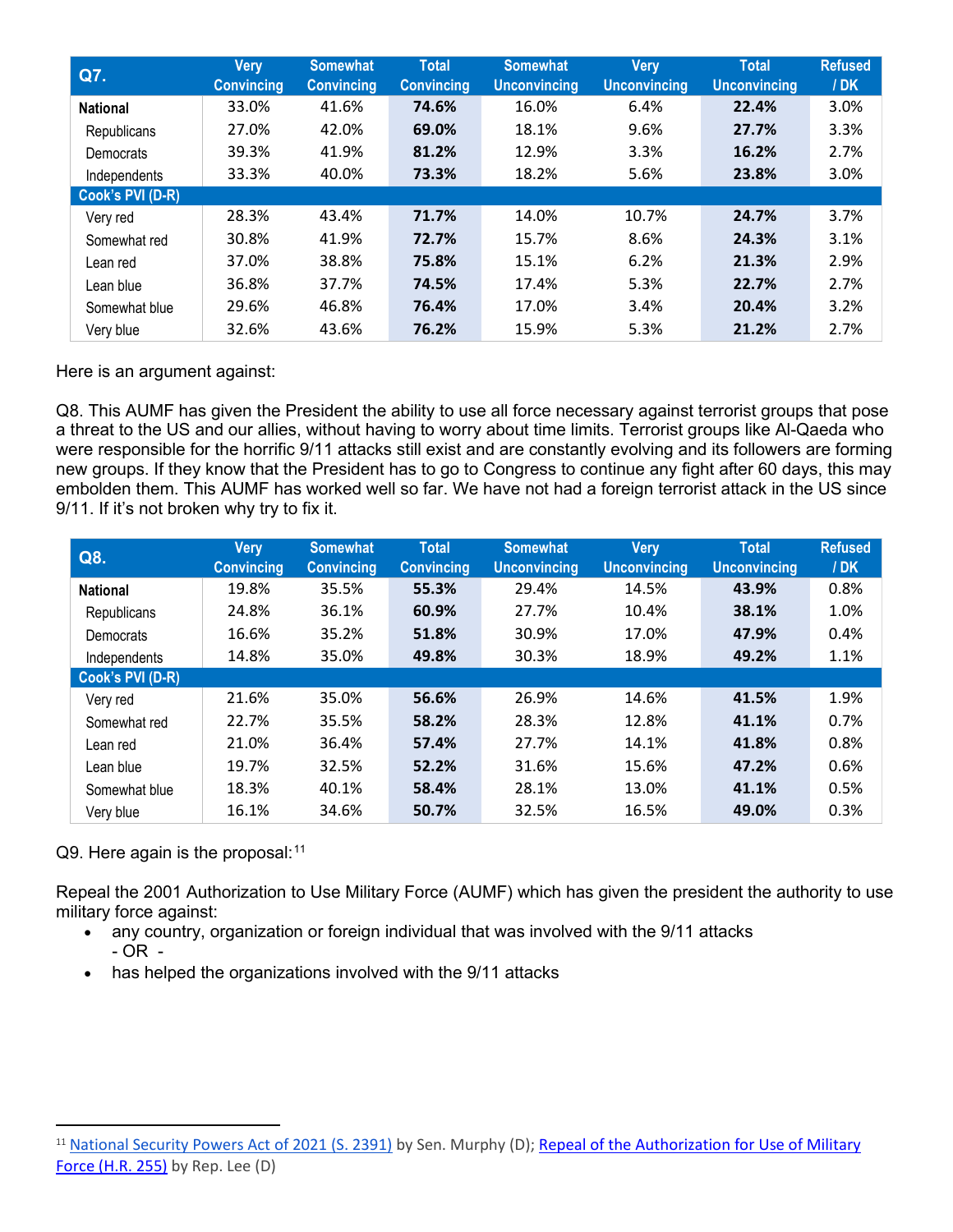Please select how acceptable this proposal would be to you.

| Q9.              | <b>Unacceptable</b><br>$(0-4)$ | <b>Just Tolerable</b><br>(5) | <b>Acceptable</b><br>$(6-10)$ | <b>Refused /</b><br><b>Don't Know</b> |
|------------------|--------------------------------|------------------------------|-------------------------------|---------------------------------------|
| <b>National</b>  | 40.7%                          | 11.8%                        | 46.8%                         | 0.7%                                  |
| Republicans      | 46.4%                          | 10.1%                        | 42.8%                         | 0.7%                                  |
| Democrats        | 34.5%                          | 11.3%                        | 53.4%                         | 0.8%                                  |
| Independents     | 40.9%                          | 17.2%                        | 41.1%                         | 0.8%                                  |
| Cook's PVI (D-R) |                                |                              |                               |                                       |
| Very red         | 41.1%                          | 9.9%                         | 47.9%                         | 1.1%                                  |
| Somewhat red     | 42.5%                          | 13.7%                        | 43.1%                         | 0.7%                                  |
| Lean red         | 42.7%                          | 11.5%                        | 45.2%                         | 0.6%                                  |
| Lean blue        | 41.2%                          | 7.8%                         | 50.0%                         | 1.0%                                  |
| Somewhat blue    | 39.9%                          | 12.4%                        | 47.4%                         | 0.3%                                  |
| Very blue        | 35.9%                          | 15.9%                        | 47.4%                         | 0.8%                                  |

Q10. So, in conclusion, do you favor or oppose this proposal?

| Q10.             | <b>Favor</b> | <b>Oppose</b> | <b>Refused /</b><br><b>Don't Know</b> |
|------------------|--------------|---------------|---------------------------------------|
| <b>National</b>  | 59.2%        | 39.4%         | 1.4%                                  |
| Republicans      | 52.4%        | 45.8%         | 1.8%                                  |
| Democrats        | 65.0%        | 34.1%         | 1.0%                                  |
| Independents     | 63.0%        | 35.8%         | 1.2%                                  |
| Cook's PVI (D-R) |              |               |                                       |
| Very red         | 55.4%        | 42.3%         | 2.3%                                  |
| Somewhat red     | 55.2%        | 43.3%         | 1.4%                                  |
| Lean red         | 56.7%        | 42.4%         | 0.9%                                  |
| Lean blue        | 61.4%        | 36.4%         | 2.2%                                  |
| Somewhat blue    | 60.8%        | 39.0%         | 0.2%                                  |
| Very blue        | 66.0%        | 32.7%         | 1.4%                                  |

## **[Arms Sales]**

Now let's turn to another issue: the sale of U.S. made military equipment – such as planes, missiles, tanks, and military computer technologies – to foreign governments.

As you may know, Congress passed a law in 1976 that gave the President the power to approve all such arms sales.

This law states that Congress can disapprove of a sale of military equipment over \$14 million dollars. But the President can veto such an action. Then it would require a two-thirds vote in both houses of Congress to override the veto.

In fact, Congress has never succeeded in stopping an arms sale.

There is now a debate about whether Congress should play a greater role in approving arms sales.

Currently, there is a proposal that would make it more possible for Congress to stop an arms sale over \$14 million.<sup>[12](#page-6-0)</sup> Rather than Congress having the power to vote to stop an arms sale – and possibly be vetoed – arms sales could only occur if a majority in Congress were to vote in favor of the sale.

<span id="page-6-0"></span><sup>&</sup>lt;sup>12</sup> [National Security Powers Act of 2021 \(S. 2391\)](https://www.congress.gov/bill/117th-congress/senate-bill/2391) by Sen. Murphy (D); National Security Reforms and Accountability Act [\(H.R. 5410\)](https://www.congress.gov/bill/117th-congress/house-bill/5410) by Rep. James McGovern (D)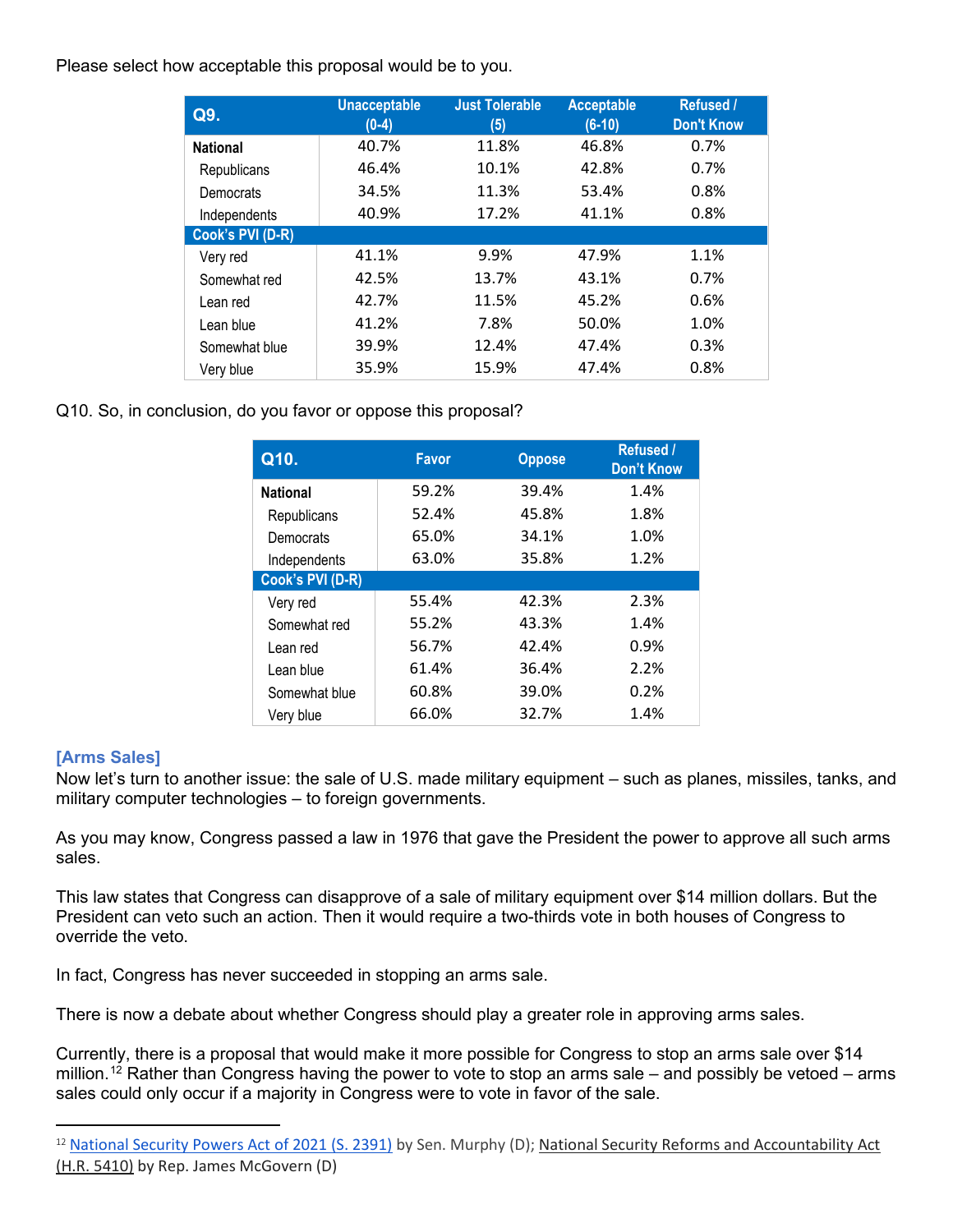This would mean that Congress could stop a sale with 51% of votes in both houses of Congress, while currently it could require two-thirds of both houses.

Here is an argument in favor:

Q11. US arms sales have a big impact on the world, and the President should not have near-total power over them. Congress needs to reassert its constitutional authority to play a role in these decisions. When it is simply up to the President that is a recipe for abuse and short-term thinking. Presidents can use arms sales for political favors from other countries or to gain political points at home and may make poor judgments. This could lead to the U.S. selling weapons to governments who end up using the weapons in ways contrary to our interests and values. Including Congress in the process would provide greater accountability, because each sale would need to be openly debated and scrutinized.

| Q11.             | <b>Very</b><br><b>Convincing</b> | <b>Somewhat</b><br><b>Convincing</b> | <b>Total</b><br><b>Convincing</b> | <b>Somewhat</b><br><b>Unconvincing</b> | <b>Very</b><br><b>Unconvincing</b> | <b>Total</b><br><b>Unconvincing</b> | <b>Refused</b><br>/ <b>DK</b> |
|------------------|----------------------------------|--------------------------------------|-----------------------------------|----------------------------------------|------------------------------------|-------------------------------------|-------------------------------|
| <b>National</b>  | 31.8%                            | 39.4%                                | 71.2%                             | 17.3%                                  | 8.6%                               | 25.9%                               | 2.9%                          |
| Republicans      | 28.7%                            | 37.1%                                | 65.8%                             | 19.5%                                  | 11.5%                              | 31.0%                               | 3.2%                          |
| Democrats        | 36.3%                            | 41.8%                                | 78.1%                             | 14.3%                                  | 5.1%                               | 19.4%                               | 2.5%                          |
| Independents     | 28.4%                            | 39.6%                                | 68.0%                             | 19.0%                                  | 9.8%                               | 28.8%                               | 3.3%                          |
| Cook's PVI (D-R) |                                  |                                      |                                   |                                        |                                    |                                     |                               |
| Very red         | 29.9%                            | 40.3%                                | 70.2%                             | 16.9%                                  | 8.7%                               | 25.6%                               | 4.2%                          |
| Somewhat red     | 33.5%                            | 38.3%                                | 71.8%                             | 18.3%                                  | 6.7%                               | 25.0%                               | 3.2%                          |
| Lean red         | 30.9%                            | 40.8%                                | 71.7%                             | 13.8%                                  | 10.9%                              | 24.7%                               | 3.7%                          |
| Lean blue        | 34.9%                            | 38.0%                                | 72.9%                             | 16.8%                                  | 8.3%                               | 25.1%                               | 1.9%                          |
| Somewhat blue    | 31.0%                            | 37.9%                                | 68.9%                             | 21.0%                                  | 7.5%                               | 28.5%                               | 2.6%                          |
| Very blue        | 29.7%                            | 40.0%                                | 69.7%                             | 18.9%                                  | 9.0%                               | 27.9%                               | 2.4%                          |

Here is an argument against:  $13$ 

Q12. The president is in charge of U.S. foreign policy and military policy. The sale of U.S. military equipment is all part of those policies. The President needs to be able to have negotiations with foreign powers that include arms sales, without having to worry that partisan forces in Congress might undermine the deal. Members of Congress can also be driven by narrow interests such as ethnic groups or arms manufacturers in their district. Congress has a lot of trouble agreeing on anything. Making arms sales dependent on their decisions could undermine the ability of the US to have a coherent and effective foreign policy.

| Q12.             | <b>Very</b><br><b>Convincing</b> | <b>Somewhat</b><br><b>Convincing</b> | <b>Total</b><br><b>Convincing</b> | <b>Somewhat</b><br><b>Unconvincing</b> | <b>Very</b><br><b>Unconvincing</b> | <b>Total</b><br><b>Unconvincing</b> | <b>Refused</b><br>/DK |
|------------------|----------------------------------|--------------------------------------|-----------------------------------|----------------------------------------|------------------------------------|-------------------------------------|-----------------------|
| <b>National</b>  | 17.4%                            | 39.8%                                | 57.2%                             | 28.8%                                  | 12.6%                              | 41.4%                               | 1.4%                  |
| Republicans      | 18.9%                            | 39.8%                                | 58.7%                             | 28.6%                                  | 10.9%                              | 39.5%                               | 1.9%                  |
| Democrats        | 16.7%                            | 40.5%                                | 57.2%                             | 28.6%                                  | 13.2%                              | 41.8%                               | 1.0%                  |
| Independents     | 15.2%                            | 38.4%                                | 53.6%                             | 30.1%                                  | 15.4%                              | 45.5%                               | 0.9%                  |
| Cook's PVI (D-R) |                                  |                                      |                                   |                                        |                                    |                                     |                       |
| Very red         | 15.5%                            | 35.0%                                | 50.5%                             | 33.1%                                  | 14.4%                              | 47.5%                               | 1.9%                  |
| Somewhat red     | 15.5%                            | 46.0%                                | 61.5%                             | 27.9%                                  | 8.9%                               | 36.8%                               | 1.6%                  |
| Lean red         | 21.5%                            | 34.6%                                | 56.1%                             | 27.1%                                  | 15.3%                              | 42.4%                               | 1.5%                  |
| Lean blue        | 15.7%                            | 40.7%                                | 56.4%                             | 29.6%                                  | 12.7%                              | 42.3%                               | 1.3%                  |
| Somewhat blue    | 18.5%                            | 43.3%                                | 61.8%                             | 28.3%                                  | 9.4%                               | 37.7%                               | 0.5%                  |
| Very blue        | 17.9%                            | 37.0%                                | 54.9%                             | 27.6%                                  | 15.7%                              | 43.3%                               | 1.8%                  |

<span id="page-7-0"></span><sup>13</sup> Testimony by Ambassador Kaidanow to Subcommittee on Terrorism, Nonproliferation and Trade Committee on [Foreign Affairs](https://docs.house.gov/meetings/FA/FA18/20170615/106129/HHRG-115-FA18-Wstate-KaidanowT-20170615.pdf)